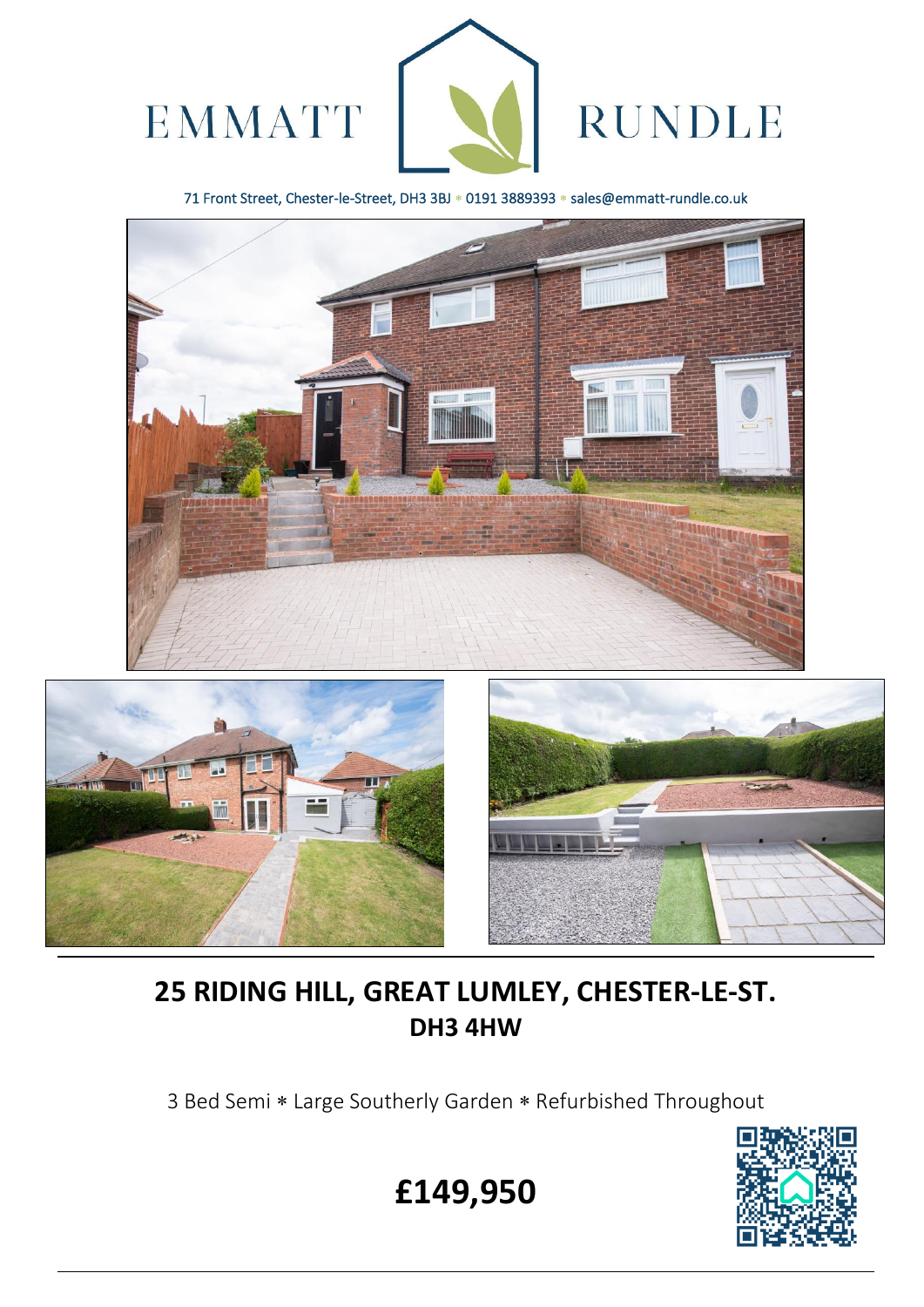## **DESCRIPTION**

A three bedroom semi-detached house in a prime location within this sought after village. The property has been totally remodelled and refurbished by the vendor to provide a contemporary design creating flexible accommodation at a high standard throughout. There are a host of attractive features including lounge with multi fuel burning stove, large 'L' shaped dayroom/dining room with French doors, a large lawned garden enjoying sunny southerly aspect, modern kitchen with utility area, and luxury bathroom with full suite in white and walk-in shower. There is a large block paved driveway to front providing offroad parking and an additional enclosed area to the side for storage. The property is fully double glazed throughout and has the advantage of a modern E-combi boiler heating radiators and domestic water.

**TENURE -** Freehold

#### **DIRECTIONS**

From the south end of Front Street take the first exit at the roundabout, at the next two roundabouts take the second exit straight over towards Great Lumley, continue on the B1284 and take the first right onto Back Lane, take the third left, then the second left onto Riding Hill, take the second right and the property is on the right-hand side.

#### **GROUND FLOOR**

**ENTRANCE VESTIBULE** Composite door, venetian blind

**HALLWAY** 14'5" (4.39m) x 5'10" (1.78m) Spindle staircase, venetian blind

**LOUNGE** 12'3" (3.73m) x 11'8" (3.56m) Multi fuel stove in feature fireplace with tiled inlay & hearth, vertical blind, radiator





#### **DAYROOM/DINING ROOM**

18'1" (5.51m) x 7'6" (2.24m) 'L' Shaped Breakfast bar, laminate flooring, storage cupboard, downlighters, radiator, French doors to rear garden

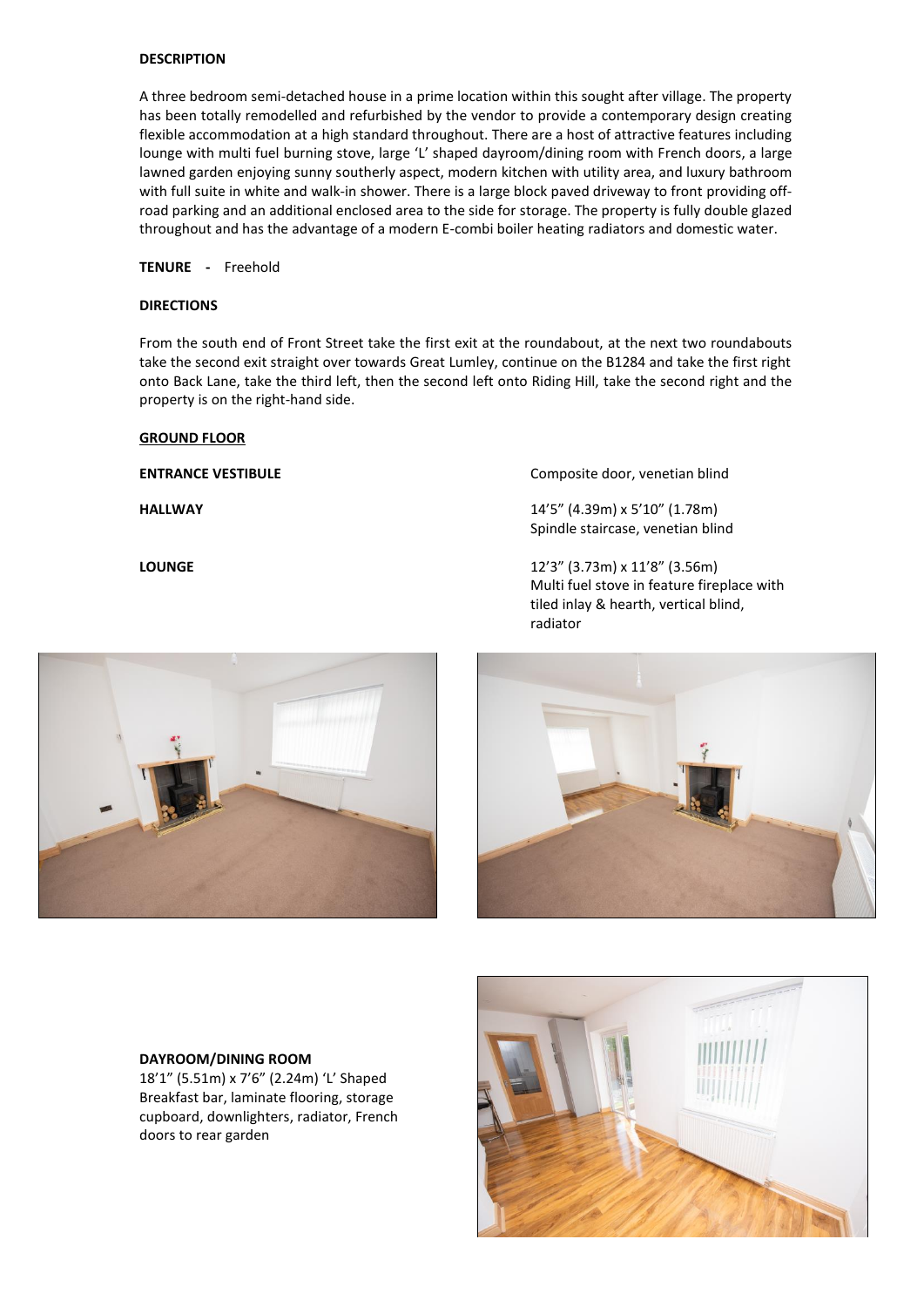**KITCHEN** 12' (3.66m) x 8'6" (2.59m) A range of wall & base units in grey, butcher block worksurfaces, anthracite sink & mixer tap, electric hob & oven, cooker hood, ceramic tiled floor, wine rack, venetian blind, utility area, UPVC door to enclosed side area





**FIRST FLOOR**

**BEDROOM 1** 11' (3.35m) x 10'4" (3.15m) Roller blind, radiator





**BEDROOM 2** 8'10" (2.69m) x 8'9" (2.67m) Roller blind, radiator

**BEDROOM 3** 9' (2.74m) x 5'8" (1.52m) Roller blind, radiator